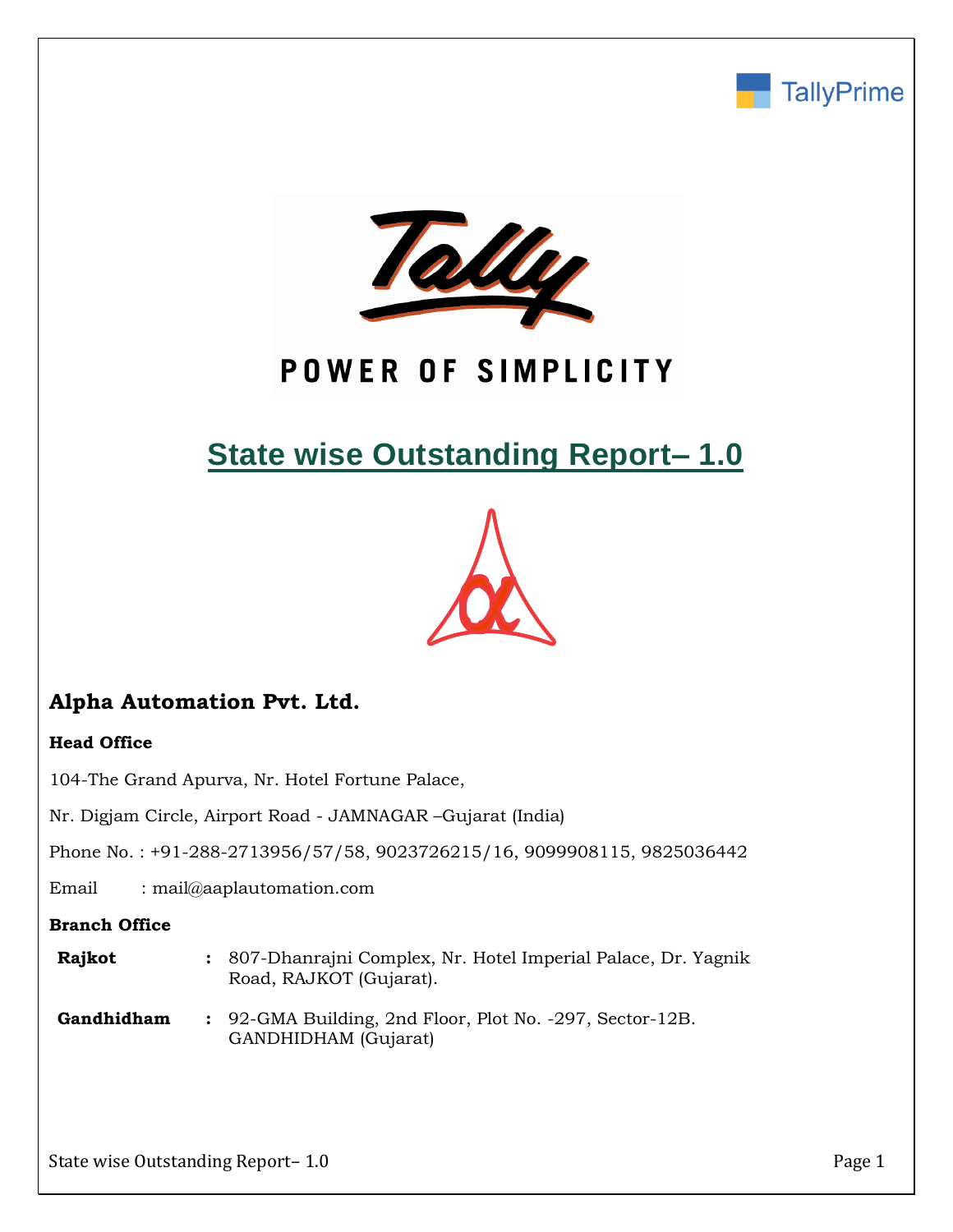

© 2020 Alpha Automation Pvt. Ltd. All rights reserved.

Tally, Tally 9, Tally9, Tally.ERP, Tally.ERP 9, Shoper, Shoper 9, Shoper POS, Shoper HO, Shoper 9 POS, Shoper 9 HO, Tally Developer, Tally. Server 9, Tally Developer, Tally. Developer 9, Tally.NET, Tally Development Environment, Tally Prime, TallyPrimeDeveloper, Tally Prime Server, Tally Extender, Tally Integrator, Tally Integrated Network, Tally Service Partner, Tally Academy & Power of Simplicity are either registered trademarks or trademarks of Tally Solutions Pvt. Ltd. in India and/or other countries. All other trademarks are properties of their respective owners.

Version: Alpha Automation Pvt. Ltd. / State wise Outstanding Report/1.0/ Nov-2020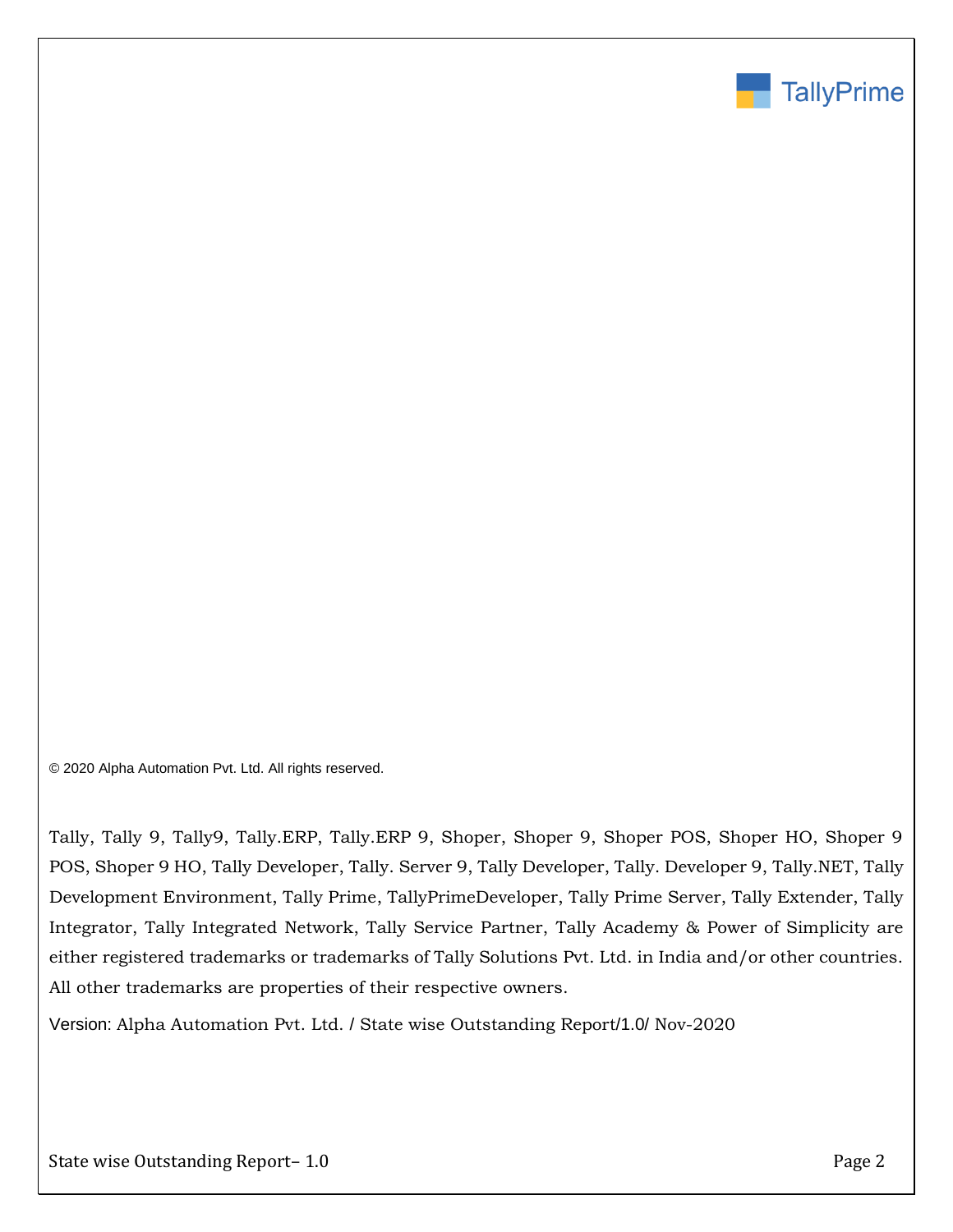

# **State wise Outstanding Report– 1.0**

## **Introduction**

• With this Add-on user get facilities to State wise Outstanding Report in Bill wise and Bill party wise report.

## **Benefits**

• User can also search state wise (Ctrl + S) report.

## **What's New?**

• Compatible with Tally Prime

## **Important!**

Take back up of your company data before activating the Add-on.

Once you try/purchase an Add-on, follow the steps below to configure the Add-on and use it.

### **Installation**

- 1. Copy the TCP file in TallyPrime Folder.
- 2. Gateway of Tally  $\rightarrow$  F1 (Help) $\rightarrow$  TDL & Add-on  $\rightarrow$  F4 (Manage Local TDL)  $\rightarrow$  Select Yes in Load TDL on Startup and give the file name of TCP File. After pressing the Enter Key will show TDL Status which should be as Loaded.

### **System requirements:**

No additional hardware / software infrastructure is required for executing and operation this applications module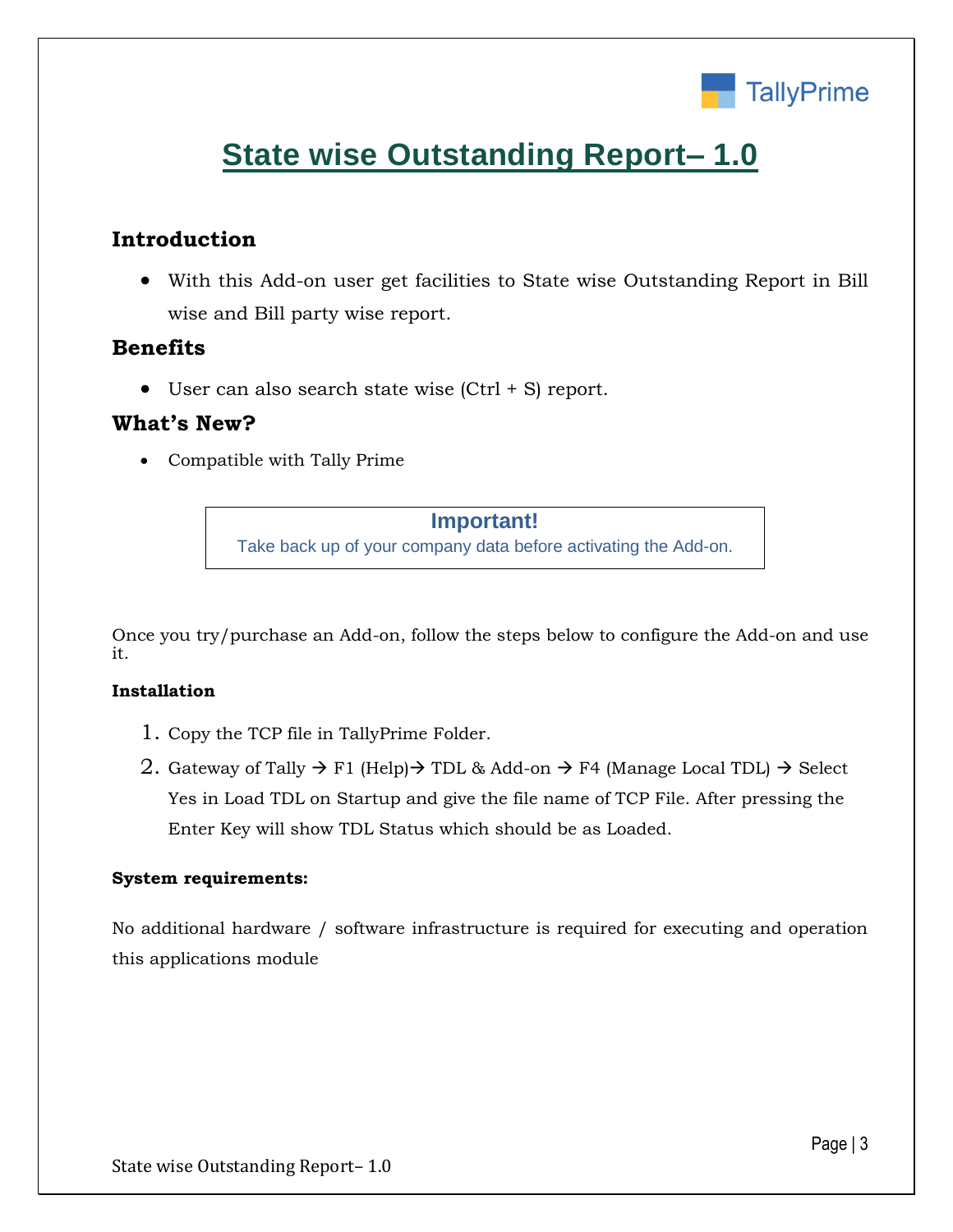

### **1. Activate the Add-on.**

### *For TallyPrime Release 1.0*

Go to **Gateway of Tally** → **F1: Help** → **TDL & Add-On** → **F6: Add-On Features**. Alternatively, you may press **CTRL + ALT + T** from any menu to open TDL Management report and then press **F6: Add-On Features**

## Set "**Yes**" to the option **"Enable State-Wise Outstanding?"**

Also User will have to select State Selection Option (Either from Master or from Transaction). If user selects Option as Based on Master then State Name will be fetched from Ledger Master and if user selects option Based on Transaction then State name will be fetched from Sales Vouchers.

| <b>Add-On Features</b>                                                                                                                                   |
|----------------------------------------------------------------------------------------------------------------------------------------------------------|
| Based On<br>Enable State-Wise Outstanding? Yes<br>State Wise Outstanding: Based On Transaction<br><b>Based On Masters</b><br><b>Based On Transaction</b> |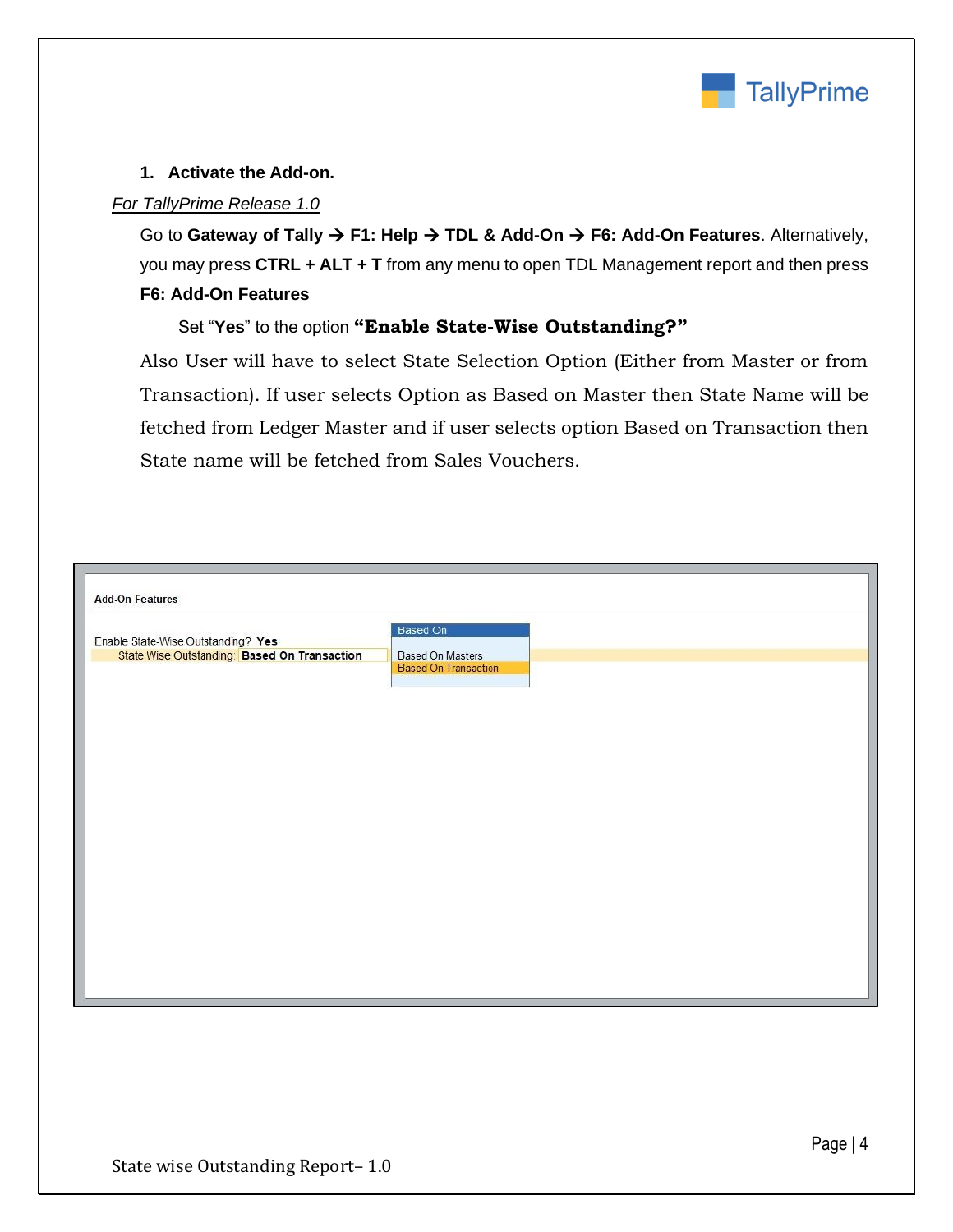

#### **Detailed User Guide:**

# **1. Go to Gateway of tally → Display More Reports →Statements of Accounts →Outstanding →Receivables**

| <b>Bills Receivable</b> |                                   |              | <b>Webmine Solutions</b> | $\mathbf{x}$ | Period                |
|-------------------------|-----------------------------------|--------------|--------------------------|--------------|-----------------------|
| Group: + All Items      |                                   |              | 1-Apr-20 to 28-Nov-20    |              |                       |
| Date Ref. No.           | Party's Name                      | <b>State</b> | Pending Due on Overdue   |              | F3: Company           |
|                         |                                   |              | Amount                   | by days      | F4: Group             |
|                         |                                   |              |                          |              |                       |
| 30-Mar-19 ABC           | Alpha Infotech Solutions-Jamnagar | Delhi        | 200.00 30-Mar-19         | 609          | 5: Bills Payable      |
| 30-Mar-19 Shreeji       | <b>Shreeji Solutions</b>          | Gujarat      | 1,000.00 30-Mar-19       | 609          |                       |
| 30-Mar-19 Umiya         | Umiya Infotech                    | Gujarat      | 500.00 30-Mar-19         | 609          | F6: Ageing Method     |
| 31-Mar-19 ABC           | A R Trading                       | Gujarat      | 500.00 31-Mar-19         | 608          |                       |
| 31-Mar-19 Abc           | Maruti Infotech                   | Gujarat      | 500.00 31-Mar-19         | 608 F7       |                       |
| 4-Dct-19 1              | <b>Allec Enterprice</b>           | Gujarat      | 6,400.00 4-Oct-19        | 421          | F8: Ledger-wise Bills |
| 1-Mar-20 2              | <b>AR Trading</b>                 | Gujarat      | 7,000.00 11-Mar-20       | 262          |                       |
| 1-Mar-20 3              | Sky Infotech                      | Gujarat      | 57,364.80 30-Mar-20      | 243          | State-Wise            |
| 10-Mar-20 6             | <b>Allec Enterprice</b>           | Gujarat      | 35,000.00 12-Mar-20      | 261          |                       |
| 10-Mar-20 7             | <b>Firstcom Solutions</b>         | Rajasthan    | 2,897.00 20-Mar-20       | $253$ Fq     |                       |
| 10-Mar-20 AA            | Maruti Infotech                   | Guiarat      | 16,000.00 12-Mar-20      | 261          |                       |
| 10-Mar-20 6             | <b>Megha Marketing</b>            | Kerala       | 8,333.40 10-Mar-20       | 263 F10      |                       |
| 10-Mar-20 8             | <b>Sky Infotech</b>               | Gujarat      | 51,384.04 12-Mar-20      | 261          |                       |
| 11-Mar-20 12            | Maruti Infotech                   | Gujarat      | 45,000.00 16-Mar-20      | 257          |                       |
| 11-Mar-20 11            | <b>Megha Marketing</b>            | Gujarat      | 25,000.00 21-Mar-20      | 252          | Basis of Values       |
| 11-Mar-20 13            | <b>Megha Marketing</b>            | Guiarat      | 3,100.00 16-Mar-20       | 257          |                       |
| 15-Mar-20 3             | <b>Megha Marketing</b>            | Punjab       | 15,000.00 15-Mar-20      | 258          | <b>H: Change View</b> |
| 17-Mar-20 50            | <b>Amrut International</b>        |              | 5,000.00 19-Mar-20       | 254          |                       |
| 17-Mar-20 15            | <b>Megha Marketing</b>            | Gujarat      | 29,000.00 19-Mar-20      | 254          | : Exception Reports   |
| 20-Mar-20 15            | <b>Allec Enterprice</b>           | Gujarat      | 16,949.16 22-Mar-20      | 251          |                       |
| 21-Mar-20 16            | <b>Allec Enterprice</b>           | Gujarat      | 18,502.40 24-Mar-20      | 249          |                       |
| 21-Mar-20 18            | Maruti Infotech                   | Gujarat      | 37,300.00 26-Mar-20      | 247          |                       |
| 21-Mar-20 17            | <b>Sky Infotech</b>               | Gujarat      | 1,51,200.00 31-Mar-20    | 242          |                       |
| 25-Mar-20 30            | <b>Allec Enterprice</b>           | Gujarat      | 98,571.43 27-Mar-20      | 246          |                       |
| 25-Mar-20 51            | <b>Allec Enterprice</b>           | Gujarat      | 74,999.99 30-Mar-20      | 243          |                       |
| 25-Mar-20 53            | <b>Allec Enterprice</b>           | Gujarat      | 13,559.30 27-Mar-20      | 246          |                       |
| 25-Mar-20 48            | <b>Allec Enterprice</b>           | Gujarat      | 847.46 27-Mar-20         | 246          |                       |
| 25-Mar-20 4             | <b>Allec Enterprice</b>           | Gujarat      | 5,000.00 25-Mar-20       | 248          |                       |
| 25-Mar-20 13            | <b>Amrut International</b>        | Gujarat      | 1.500.00 27-Mar-20       | 246          |                       |
| 25-Mar-20 5             | <b>Amrut International</b>        | Gujarat      | 35.000.00 27-Mar-20      | 246          |                       |
| 25-Mar-20 27            | <b>AR Trading</b>                 | Gujarat      | 3,88,740.00 4-Apr-20     | 238          |                       |
| 25-Mar-20 51            | A R Trading                       | Gujarat      | 29,500.00 4-Apr-20       | 238          |                       |
| 25-Mar-20 57            | <b>Firstcom Solutions</b>         | Gujarat      | 3,600.00 4-Apr-20        | 238          |                       |
| 25-Mar-20 51            | <b>Firstcom Solutions</b>         | Gujarat      | 44,800.00 4-Apr-20       | 238          |                       |
| 25-Mar-20 47            | Maruti Infotech                   | Gujarat      | 5,900.00 27-Mar-20       | 246          |                       |
| 25-Mar-20 50            | Maruti Infotech                   | Gujarat      | 2.360.00 25-Mar-20       | 248          |                       |
| 25-Mar-20 52            | <b>Megha Marketing</b>            | Gujarat      | 59,750.01 30-Mar-20      | 243          |                       |
| 25-Mar-20 37            | <b>Sky Infotech</b>               | Gujarat      | 49,560.00 27-Mar-20      | 246          |                       |
| 25-Mar-20 16            | <b>Sky Infotech</b>               | Gujarat      | 2,000.00 25-Mar-20       | 248          |                       |
| 25-Mar-20 44            | <b>Sky Infotech</b>               | Gujarat      | 26,000.00 27-Mar-20      | 246          |                       |
|                         |                                   |              |                          | 79 W         |                       |
|                         |                                   |              | 43.45.750.03             |              | F12: Configure        |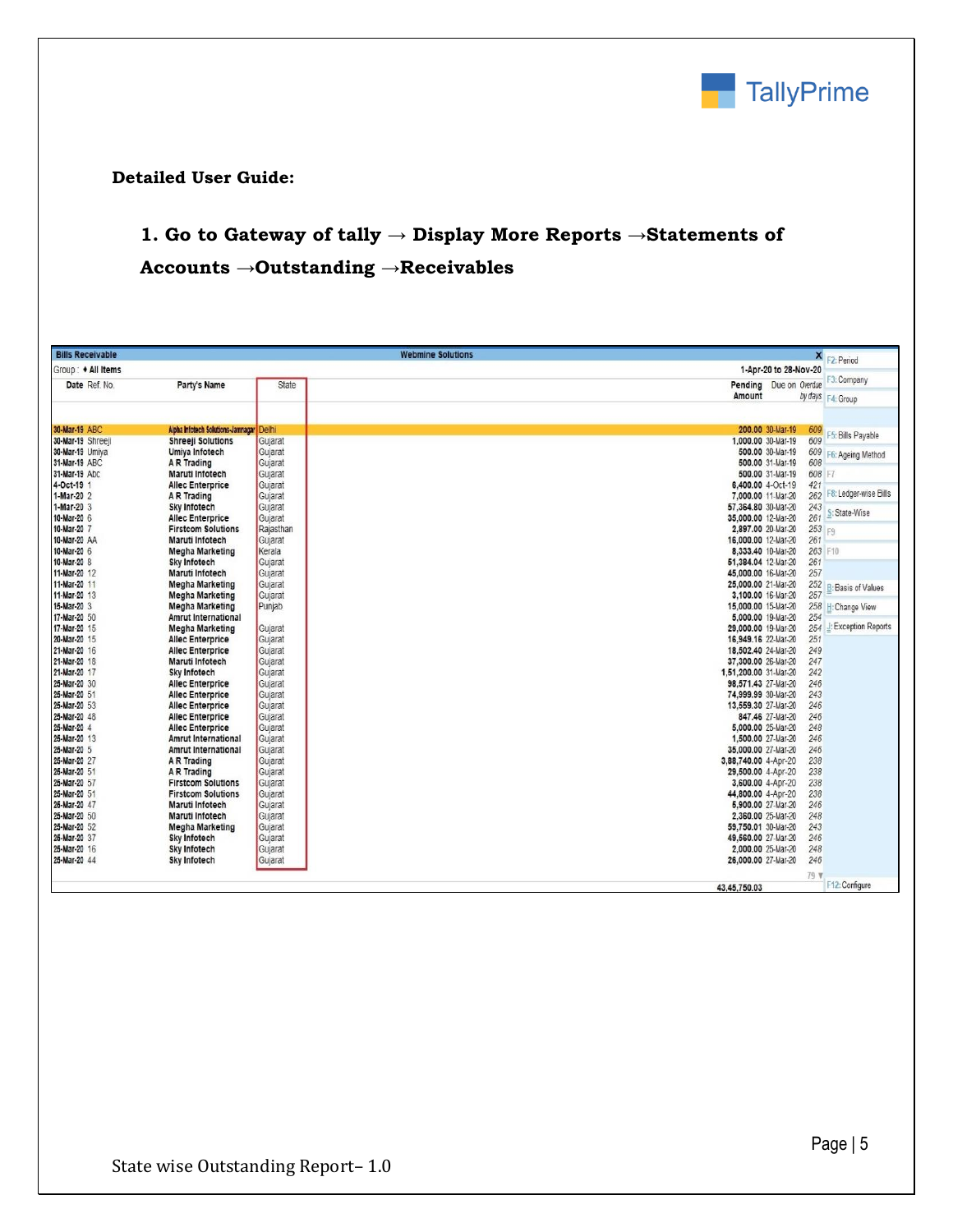

## **2. Go to Gateway of tally → Display →Statements of Accounts →Outstanding →Receivables →Bill-Party wise report (F8)**

| <b>Bills Receivable</b> |                                   |              | <b>Webmine Solutions</b> | $\mathsf{x}$    | F <sub>2</sub> : Period   |
|-------------------------|-----------------------------------|--------------|--------------------------|-----------------|---------------------------|
| Group: • All Items      |                                   |              | 1-Apr-20 to 28-Nov-20    |                 |                           |
| Date Ref. No.           | Party's Name                      | <b>State</b> | Pending Due on Overdue   |                 | F3: Company               |
|                         |                                   |              | Amount                   |                 | by days F4: Group         |
|                         |                                   |              |                          |                 |                           |
|                         | <b>Allec Enterprice</b>           |              |                          |                 |                           |
| 4-Oct-19 1              |                                   | Gujarat      | 6,400.00 4-Oct-19        | 42 <sup>1</sup> | F5: Bills Payable         |
| 10-Mar-20 6             |                                   | Gujarat      | 35,000.00 12-Mar-20      | 261             | F6: Ageing Method         |
| 20-Mar-20 15            |                                   | Gujarat      | 16.949.16 22-Mar-20      | 251             |                           |
| 21-Mar-20 16            |                                   | Gujarat      | 18.502.40 24-Mar-20      | 249 F7          |                           |
| 25-Mar-20 30            |                                   | Gujarat      | 98.571.43 27-Mar-20      | 246             |                           |
| 25-Mar-20 51            |                                   | Gujarat      | 74.999.99 30-Mar-20      | 243             | F8: Bill-wise             |
| 25-Mar-20 53            |                                   | Gujarat      | 13,559.30 27-Mar-20      | 246             |                           |
| 25-Mar-20 48            |                                   | Gujarat      | 847.46 27-Mar-20         | 246             | : State-Wise              |
| 25-Mar-20 4             |                                   | Gujarat      | 5,000.00 25-Mar-20       | 248 $F9$        |                           |
| 31-Mar-20 56            |                                   | Gujarat      | 2,950.00 31-Mar-20       | 242             |                           |
| 31-May-20 10            |                                   |              | 25,000.00 5-Jun-20       | 176 F10         |                           |
| 20-Jun-20 24            |                                   |              | 4,58,820.00 25-Jun-20    | 156             |                           |
| 20-Jun-20 18            |                                   | Guiarat      | 10.200.00 25-Jun-20      | 156             |                           |
| 20-Jun-20 20            |                                   | Gujarat      | 24,000.00 25-Jun-20      | 156             | <b>B: Basis of Values</b> |
| 10-Aug-20 23            |                                   | Guiarat      | 13,600.00 20-Aug-20      | 100             |                           |
| 15-Aug-20 26            |                                   | Gujarat      | 23,600.00 20-Aug-20      | 100             | H: Change View            |
| 18-Sep-20 28            |                                   | Gujarat      | 1,180.00 18-Sep-20       | 71              |                           |
| 22-Sep-20 41            |                                   |              | 5,000.00 22-Sep-20       | 67              | J: Exception Reports      |
| 1-Oct-20 45             |                                   | Gujarat      | 59,000.00 11-Oct-20      | 48              |                           |
| 28-Nov-20 42            |                                   |              | 5,000.00 30-Nov-20       |                 |                           |
|                         |                                   |              | 8,98,179.74              |                 |                           |
|                         | Alpha Infotech Solutions-Jamragar |              |                          |                 |                           |
| 30-Mar-19 ABC           |                                   | Delhi        | 200.00 30-Mar-19         | 609             |                           |
| 22-Sep-20 34            |                                   | Gujarat      | 11,800.00 7-Oct-20       | 52              |                           |
|                         |                                   |              | 12,000.00                |                 |                           |
|                         | Amardeep Infotech                 |              |                          |                 |                           |
| 22-Sep-20 38            |                                   | Gujarat      | 10,000.00 27-Sep-20      | 62              |                           |
|                         |                                   |              | 10.000.00                |                 |                           |
|                         | <b>Amar Enterprise</b>            |              |                          |                 |                           |
| 22-Sep-20 39            |                                   | Gujarat      | 22,000.00 2-Oct-20       | 57              |                           |
|                         |                                   |              |                          |                 |                           |
|                         |                                   |              | 22,000.00                |                 |                           |
|                         | <b>Amrut International</b>        |              |                          |                 |                           |
| 17-Mar-20 50            |                                   |              | 5,000.00 19-Mar-20       | 254             |                           |
| 25-Mar-20 13            |                                   | Gujarat      | 1,500.00 27-Mar-20       | 246             |                           |
| 25-Mar-20 5             |                                   | Gujarat      | 35,000.00 27-Mar-20      | 246             |                           |
| 31-Mar-20 55            |                                   | Gujarat      | 14,040.00 5-Apr-20       | 237             |                           |
|                         |                                   |              | 55,540.00                |                 |                           |
|                         | A R Trading                       |              |                          |                 |                           |
|                         |                                   |              | $132 \times$             |                 |                           |
|                         |                                   |              | 43.45.750.03             |                 | F12: Configure            |
|                         |                                   |              |                          |                 |                           |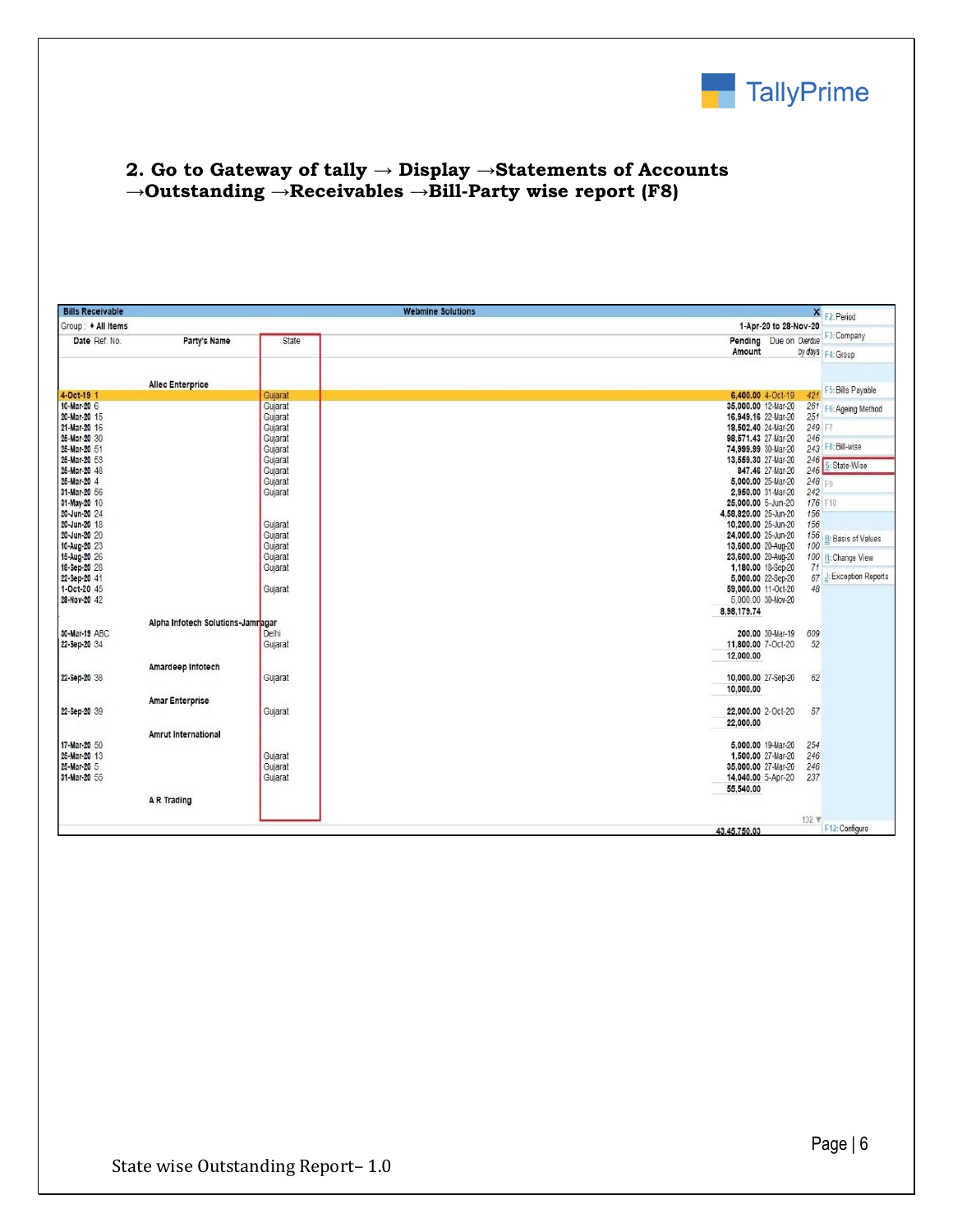

## **3. Go to Gateway of tally → Display →Statements of Accounts →Outstanding →Receivables →Bill-Party wise report (F8) →State wise (Ctrl + S)**

|                                   | <b>List of States</b>                                                                                                                                                                                                                                                                                                                                                                                                                                                                                                                                |
|-----------------------------------|------------------------------------------------------------------------------------------------------------------------------------------------------------------------------------------------------------------------------------------------------------------------------------------------------------------------------------------------------------------------------------------------------------------------------------------------------------------------------------------------------------------------------------------------------|
| $\frac{1}{2}$<br>Search For State | • Not Applicable<br>Andaman & Nicobar Islands<br>Andhra Pradesh<br>Arunachal Pradesh<br>Assam<br>Bihar<br>Chandigarh<br>Chhattisgarh<br>Dadra & Nagar Haveli and Daman & Diu<br>Delhi<br>Goa<br>Gujarat<br>Haryana<br>Himachal Pradesh<br>Jammu & Kashmir<br>Jharkhand<br>Karnataka<br>Kerala<br>Ladakh<br>Lakshadweep<br>Madhya Pradesh<br>Maharashtra<br>Manipur<br>Meghalaya<br>Mizoram<br>Nagaland<br>Odisha<br>Puducherry<br>Punjab<br>Rajasthan<br>Sikkim<br>Tamil Nadu<br>Telangana<br>Tripura<br>Uttarakhand<br>Uttar Pradesh<br>West Bengal |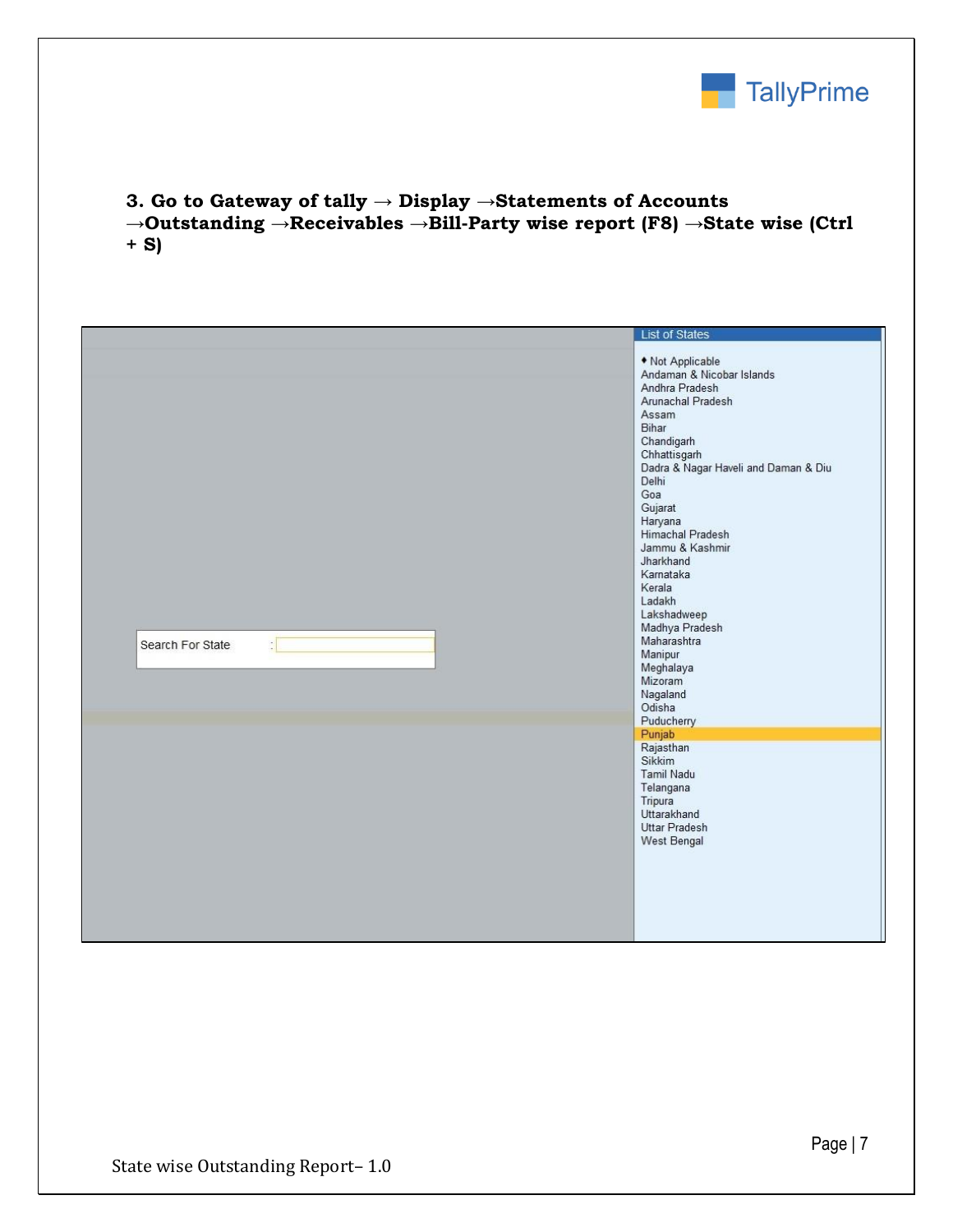

## **4. State wise Report as shown below:**

| <b>Bills Receivable</b> |                        |        | <b>Webmine Solutions</b>                                                  | X F2: Period              |
|-------------------------|------------------------|--------|---------------------------------------------------------------------------|---------------------------|
| Group: • All Items      |                        |        | 1-Apr-20 to 28-Nov-20                                                     |                           |
| Date Ref. No.           | Party's Name           | State  | <b>Pending</b> Due on Overdue F3: Company<br><b>Amount</b> <i>by days</i> |                           |
|                         |                        |        |                                                                           | by days F4: Group         |
|                         |                        |        |                                                                           |                           |
| 15-Mar-20 3             | <b>Megha Marketing</b> | Punjab | 15,000.00 15-Mar-20 258                                                   | F5: Bills Payable         |
|                         |                        |        | 15,000.00                                                                 | F6: Ageing Method         |
|                         |                        |        |                                                                           | F7                        |
|                         |                        |        |                                                                           | F8: Bill-wise             |
|                         |                        |        |                                                                           | S: State-Wise             |
|                         |                        |        |                                                                           | F9                        |
|                         |                        |        |                                                                           | F10                       |
|                         |                        |        |                                                                           |                           |
|                         |                        |        |                                                                           | <b>B:</b> Basis of Values |
|                         |                        |        |                                                                           | <b>H</b> : Change View    |
|                         |                        |        |                                                                           | J: Exception Reports      |
|                         |                        |        |                                                                           |                           |
|                         |                        |        |                                                                           |                           |
|                         |                        |        |                                                                           |                           |
|                         |                        |        |                                                                           |                           |
|                         |                        |        |                                                                           |                           |
|                         |                        |        |                                                                           |                           |
|                         |                        |        |                                                                           |                           |
|                         |                        |        |                                                                           |                           |
|                         |                        |        |                                                                           |                           |
|                         |                        |        |                                                                           |                           |
|                         |                        |        |                                                                           |                           |
|                         |                        |        |                                                                           |                           |
|                         |                        |        | 15,000.00                                                                 | F12: Configure            |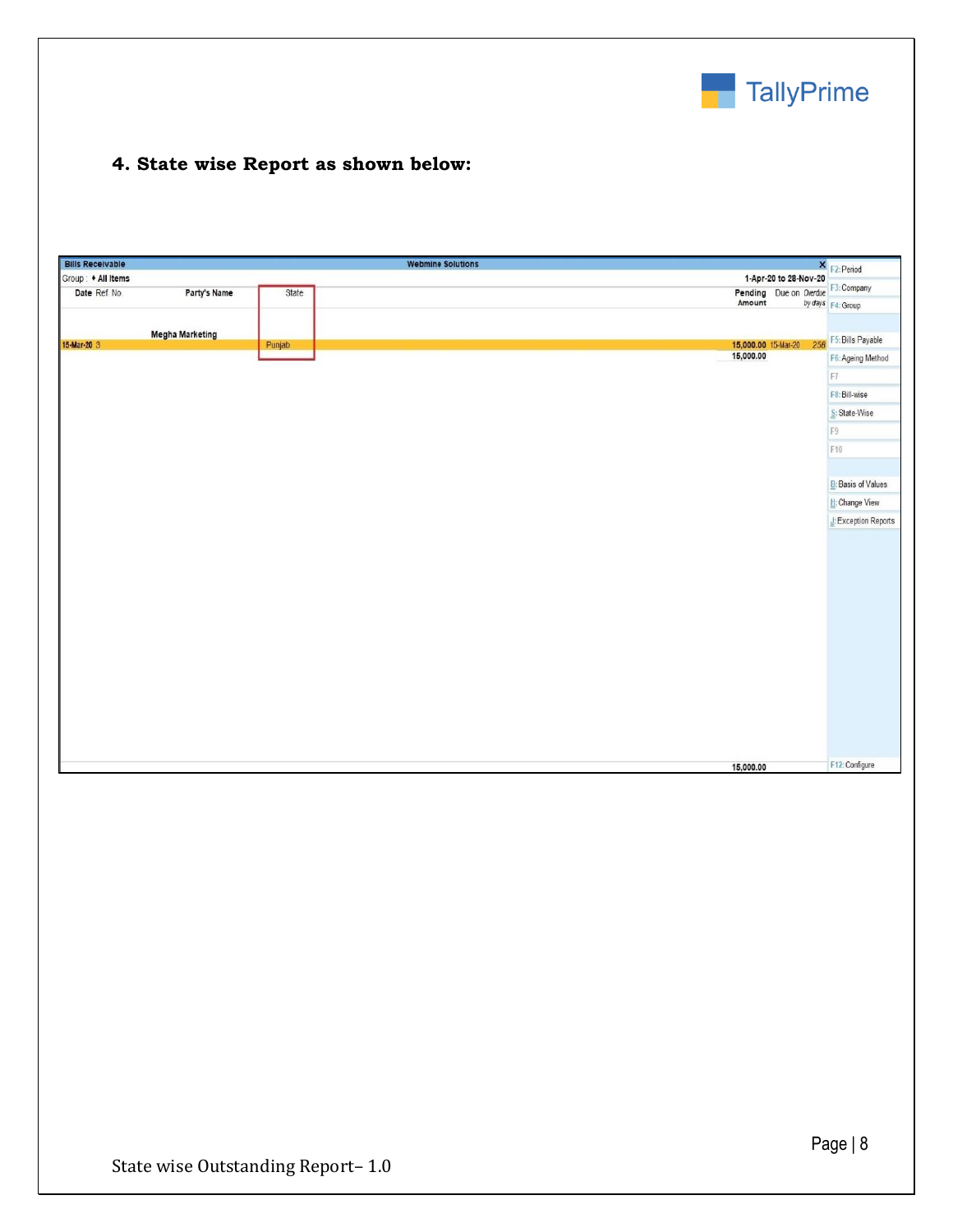

# FAQ

#### **Which version/release of TallyPrime does the add-on support?**

This add-on will work only from Tally Prime Release 1.0 onwards.

#### **How will I get support for this add-on?**

For any functional support requirements please do write to us on mail@aaplautomation.com or call us at +91-288-2713956/57/58, +91-9023726215/16, 9099908115, 9825036442.

## **If I need some enhancements / changes to be incorporated for the add-on, whom should I contact?**

Please to write to us on mail@aaplautomation.com with your additional requirements and we will revert to you in 24 hours.

#### **Will new features added be available to us?**

We offer one year availability of all support and new features free of cost. After one year, nominal subscription cost will be applicable to you to continue to get free support and updates.

#### **What will happen after one year?**

There is no fixed annual charge to be payable mandatory. However if any changes are required in our Add-On to make compatible with New Release of TallyPrime then the modification Charges will be applied.

#### **I am using a multi-site. Can I use the same Add-on for all the sites?**

No, one Add-on will work only for 1 site. You need to purchase again if you want to use the same Add-on for more sites.

#### **TDL Management screen shows errors with the Add-on. What do I do?**

Check whether the error is because of the Add-on or because of clashes between 2 TDLs (An add-on is also a TDL). In case of clashes, disable one or more TDLs and check which TDL has the error. If the Add-on has a problem, you can report it to us.